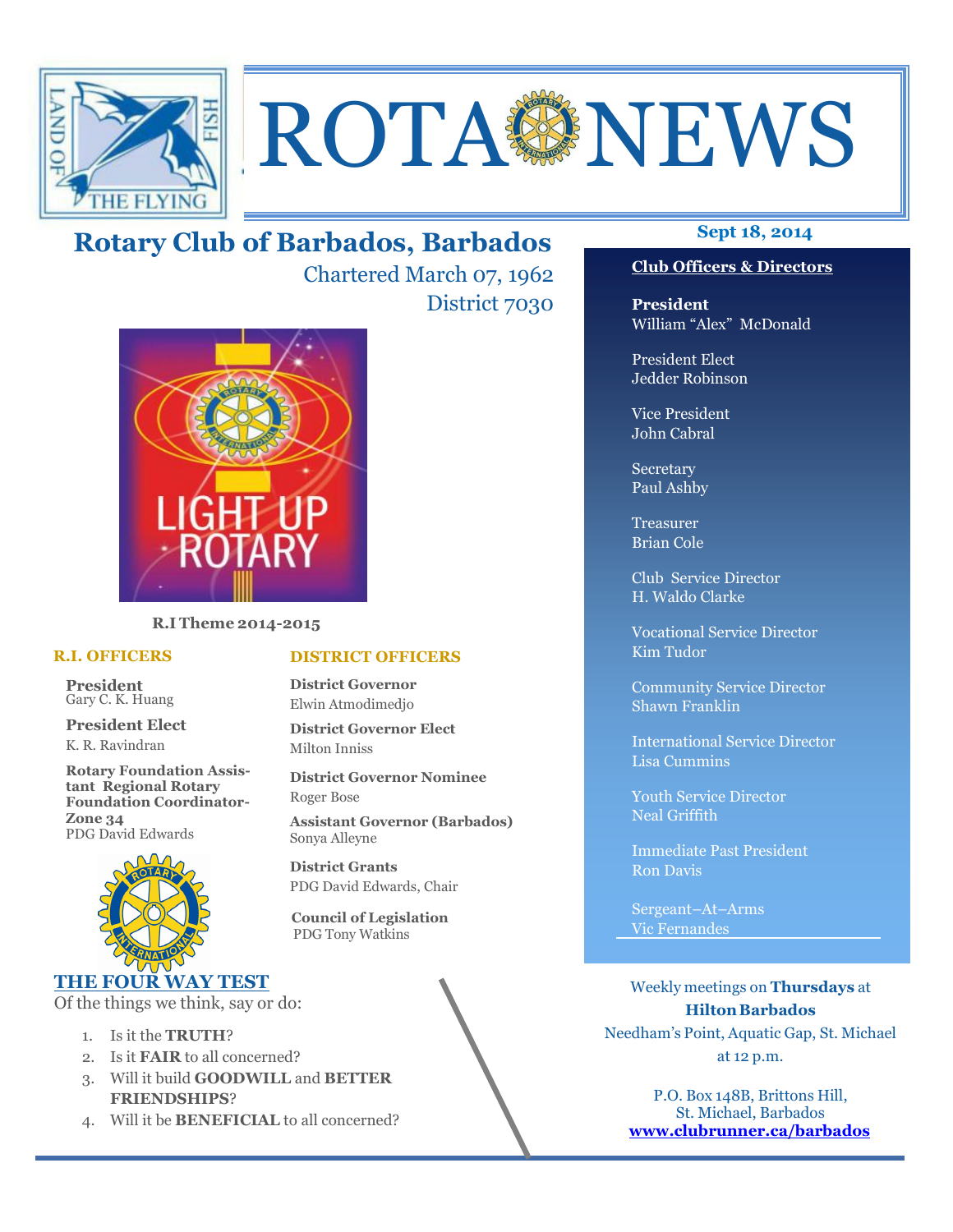#### **THE ROTARY CLUB OF BARBADOS WELCOMES ALL VISITING ROTARIANS AND GUESTS**

Today is a Fellowship Meeting when we especially welcome the members of our Interact and Rotaract Clubs as part of our September - New Generations Month - **"OPENING ARMS TO OUR YOUTH"**

A presentation will be made by Curtis Cornelius, the current president of the UWI Rotaract Club, on his experiences at the 2014 Rotaract District Conference held during July in Suriname.

The Greeters today are Past Director Dr. Adrian Sealy and Past Ambassadorial Scholarship Chair Dr. John Mayers

Dr. Adrian Sealy joined the Club on April 30, 1992. His Classification is Chiropractic. It may be said that until now, "*he has escaped being President."* He has served as Director of Community Service 1996-97, Club Service 1997-98 and Vocational Service 1998-99; Deputy Director Community Service 2002-03, Chairman Children's Homes 1995-96, Environment 2000-01 and 2002-03 Challenged/Senior Citizens.





Dr. John Mayers joined the Club on February 01, 1981. His Classification is Education - Universities. Over the years he has served as the Chair of the *ad hoc*  Committee reviewing Scholarships applications. Our Clubs have been fortunate in having our nominees selected for a number of Ambassadorial Scholarships. Dr. John has had the opportunity to attend a briefing session in Florida

with one of the successful candidates. He has been a member of the various committees including Attendance, Vocational Service , Donations/Investigations and International Service. He was awarded a Paul Harris Fellowship in 2009.



Curtis Cornelius was born in 1992 in the twin island state of Antigua & Barbuda. Before coming to UWI Cave Hill in 2013 he studied at the Antigua State College (ASC), Advanced Level Department. In 2010 he was awarded a scholarship to the Kingdom of Morocco where he enrolled in the Université Mohammed V. At this institution all courses offered were taught in French so to be able to study Droit

en Francais (Law) it was necessary to complete a year of French. After two years at the University (one year of French and one year of Moroccan Law) he moved back to Antigua and Barbuda, before heading to the University of the West Indies, Cave Hill Campus to read for a degree in Bachelor of Laws programme. He is passionate about Rotaract and the special place The Rotaract Club of UWI Cave Hill, in particular, has in his heart as it acts as a constant repository of support and rejuvenation in the quest to be an all rounded, considerate and effective leader.

#### **FOR THOSE WHO MISSED THE FORUM ON SATURDAY, SEP-TEMBER 11; HERE ARE THE HIGHLIGHTS.**

#### **The anti-bullying initiative is a national campaign to raise the awareness of the many forms of bullying and in particular cyberbullying which has grown almost out of control and is affecting many students and young adults in Barbados today.**

The Guest Speaker was introduced by Rotarian Annie, who is the Chairperson of the Anti-Bullying Initiative



**Shawn Clarke** is the founder member and Chief Executive Officer of Supreme Counselling for Personal Development. He holds qualifications in Social Psychology and Counselling. Shawn is one of two certified Olweus Bullying Prevention Trainers and Consultants in the entire Caribbean.

#### **Olweus Definition of Bullying:**

**"Bullying is when someone repeatedly and on purpose says or does mean or hurtful things to another person who has a hard time defending himself or herself."**  *OBPP* **Teacher Guide, p. xii** 

#### **Three Key Components of Bullying Behavior**

- 1. Involves an aggressive behavior
- 2. Typically involves a pattern of behavior repeated over time
- 3. Involves an imbalance of power or strength

#### **"Bullying is peer abuse." Dan Olweus**

#### **Why address bullying?**

**For students and their future (mental & physical health) For a healthy school climate (academic achievement) For the larger community risk management for schools It's a wise investment It's the law Concerns about Children who bully Children who bully are more likely to:** 

**Get into frequent fights Be injured in a fight Steal, vandalize property Drink alcohol, smoke Be truant, drop out of school Report poorer academic achievement Perceive a negative climate at school Carry a weapon** 

**There is also reason to be concerned about children who bully their peers. Researchers have found bullying behavior to be related to other antisocial, violent, or troubling behaviors. They are more likely than their non-bullying peers to . . . Bullying may be a collection of "gateway behaviors", that if not stopped, could become illegal anti-social behaviors in adulthood.** 

*References: TG, p. 22; SWG Doc. 1, p. 14. Continued next page*

#### **Meeting Details**

**Thursday, September 11, 2014– Guest Speaker Sergeant-At-Arms: PP Vic Fernandes** 

- **Attendance 60%**
- **Raffle \$143.00**
- **Winner PP Dr. W. Grenville Phillips**
- **Fines \$213.00**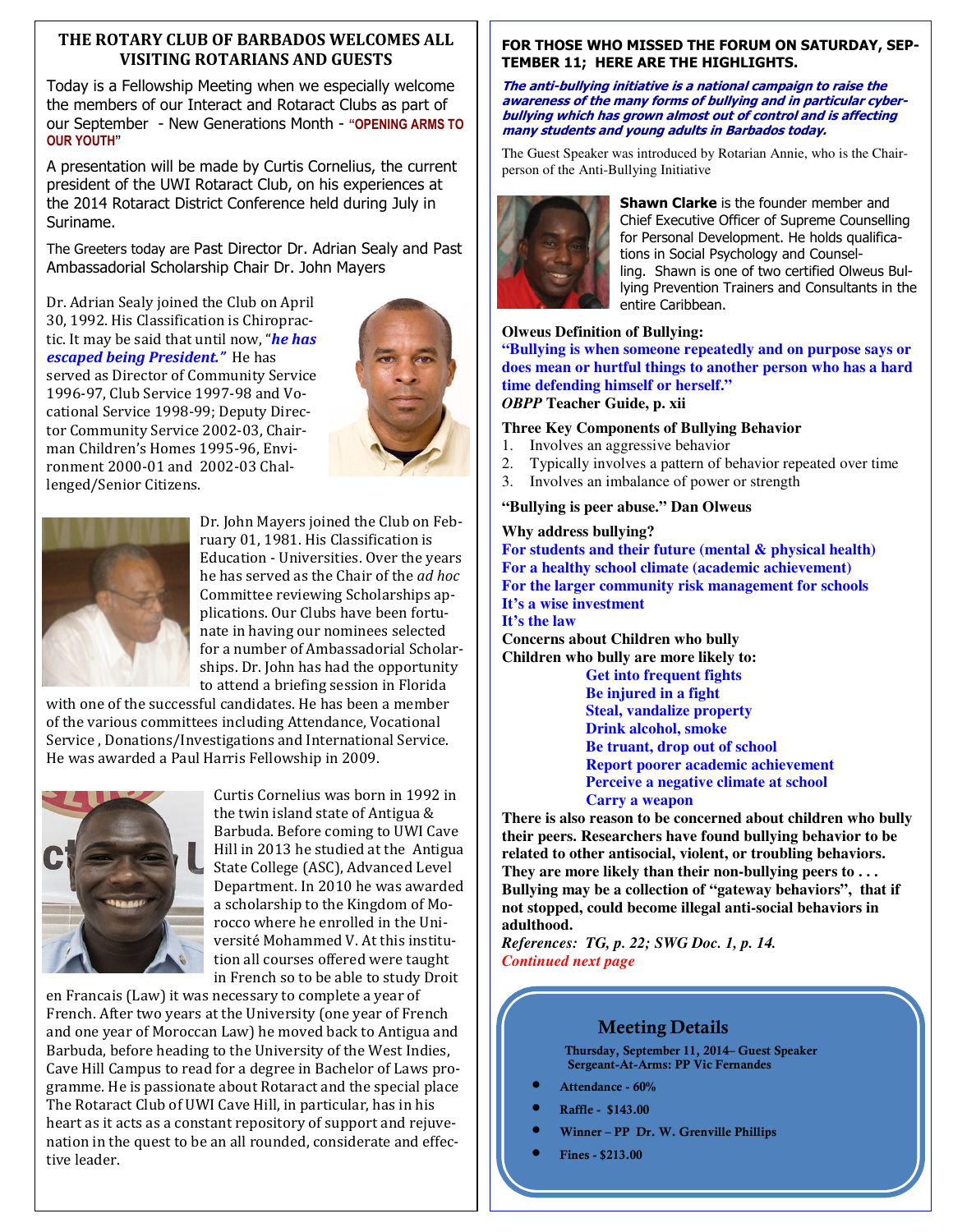#### **THE ANTI BULLYING INITIATIVE PART 2**

#### **Children Who Bully**

**Bullying may be part of a conduct-disordered behavior pattern. This pattern may continue into young adulthood. Olweus study: Male youth who bullied others in middle school were 4 times as likely to have 3 or more convictions by age 24.** 

**Frequent or persistent bullying behavior is commonly considered to be part of a conduct-disordered behavior pattern. This pattern may continue into young adulthood if not checked.** 

**Longitudinal study in Norway-- 60% of boys identified as bullying others in middle school had at least 1 criminal conviction by the age of 24; 35% to 40% had 3 or more convictions. Those who bullied were 3 to 4 times as likely as non-bullying peers to have multiple convictions by their early 20s. This study only included boys, but similar patterns may hold true for girls<sup>1</sup> .** 

*References: TG, p. 22 & SWG Doc. 1, p. 14.* 

**1. Olweus, Dan,** *Bullying at School: What We Know and What We Can Do* **(Oxford, UK: Blackwell Publishing, 1993).** 

**Effects of Bullying on Bystanders Bystanders may feel: Afraid Powerless to change the situation Guilty for not acting** 

**Diminished empathy for bullied students over time** 

**Why else be concerned? One other compelling reason is the effect that bullying may have on bystanders or witnesses to bullying, who make up a much larger proportion of students in a school.** 

*NOTE: Reduced empathy can result in bystanders joining in/siding with the child who bullies, rather than intervening to help or support bullied students.* 

**Effects of Bullying on School Climate** 

**Creates a climate of fear and disrespect Interferes with student learning Students may feel insecure and not like school as well Students may perceive a lack of control/caring from adults** 

#### **How Much Do YOU Know About Bullying?**

*Ask participants to take part in a 5- items true/false quiz*

- **Studies suggest that fewer than 10% of children are involved in bullying problems in elementary, middle or high school.**
- **Students are more likely to be bullied in high school than in elementary or middle school.**
- **The vast majority of children who are bullied tell a teacher or other member of the school staff.**
- **Bullying is just as likely on the way to and from school as during school hours.**
- **Most students who observe bullying don't think they should get involved.**

**Note that all the statements are FALSE** 

#### **MISDIRECTIONS IN BULLYING PREVENTION AND INTER-VENTION**

- **Simple, short-term solutions**
- **"Program** *du jour* **approaches"**
- **Group treatment for children who bully**
- **Anger management or self-esteem enhancement for children who bully**
- **Zero tolerance policies for bullying**
- **Selecting inappropriate supplemental materials**
- **Mediation/conflict resolution to resolve bullying issues**  *Continued over*

#### **THE ANTI BULLYING INITIATIVE PART 2 CON'T**

#### **The Olweus Bullying Prevention Program**

**First systematic research on bullying conducted in early 1970s. OBPP part of Norway's national campaign against bullying in early 1980s.** 

**The most-researched and best-known bullying prevention program available today.** 

**Program developed by Dr. Dan Olweus, a researcher at the University of Bergen in Norway. Dr. Olweus is often referred to as the "father" of research on bullying. He conducted the first systematic research on bullying in the early 1970s.** 

*OBPP* **was first introduced in 1983 as part of a nationwide campaign against bullying problems in Norway. The introduction of the program was motivated by concern about the suicides of three young boys in the northern part of Norway who had been bullied by their peers.** 

**References: SWG pp. 4–5; TG pp. 4–5.** 

**For an overview of the research and original program model, see Bullying at School by Dan Olweus (Oxford, UK: Blackwell Publishing, 1993).** 

*OBPP* **is a universal, school-wide effort involving all adults and students in a school community (not only teachers but administrators, counselors, cafeteria staff, custodial staff, bus drivers, librarians, parents, and community members who interact with the school).** 

#### **OBPP Focuses on:**

**The school as a** *system* **(and aspects of the system that support or discourage bullying) and also on** *individual* **behavior – serving K-12. (Note: Older info may say that OBPP is an elementary & middle school program only–we have data showing promising results in the use of OBPP in high schools--we now have training materials for use in high schools.) Preventing bullying** *and* **also how to intervene effectively in bullying problems that may arise. Changing climate and social norms so that bullying isn't** 

**"cool" and no children are marginalized or excluded.** 

**Has a strong and growing research base;** 

**Importantly, the program has no end-date. Should be woven into the fabric of the school.** 

#### **OBPP is not . . .**

**curriculum (a set of lessons to teach) conflict resolution or peer mediation classroom management technique anger management program suicide prevention program short term effort (1 or 2 years)** 

#### **Goals of OBPP**

**To reduce existing bullying problems among students To prevent the development of new bullying problems To achieve better peer relations at school** 

#### **How are these goals met?**

**By restructuring the school environment so that both** *opportunities* **and** *rewards* **for bullying behavior are reduced.** 

*References: SWG p. 1; TG p. 1; SWG Video Part I.* 

#### **THE ANTI BULLYING INITIATIVE PART 2 TO BE CON-TINUED NEXT WEEK**